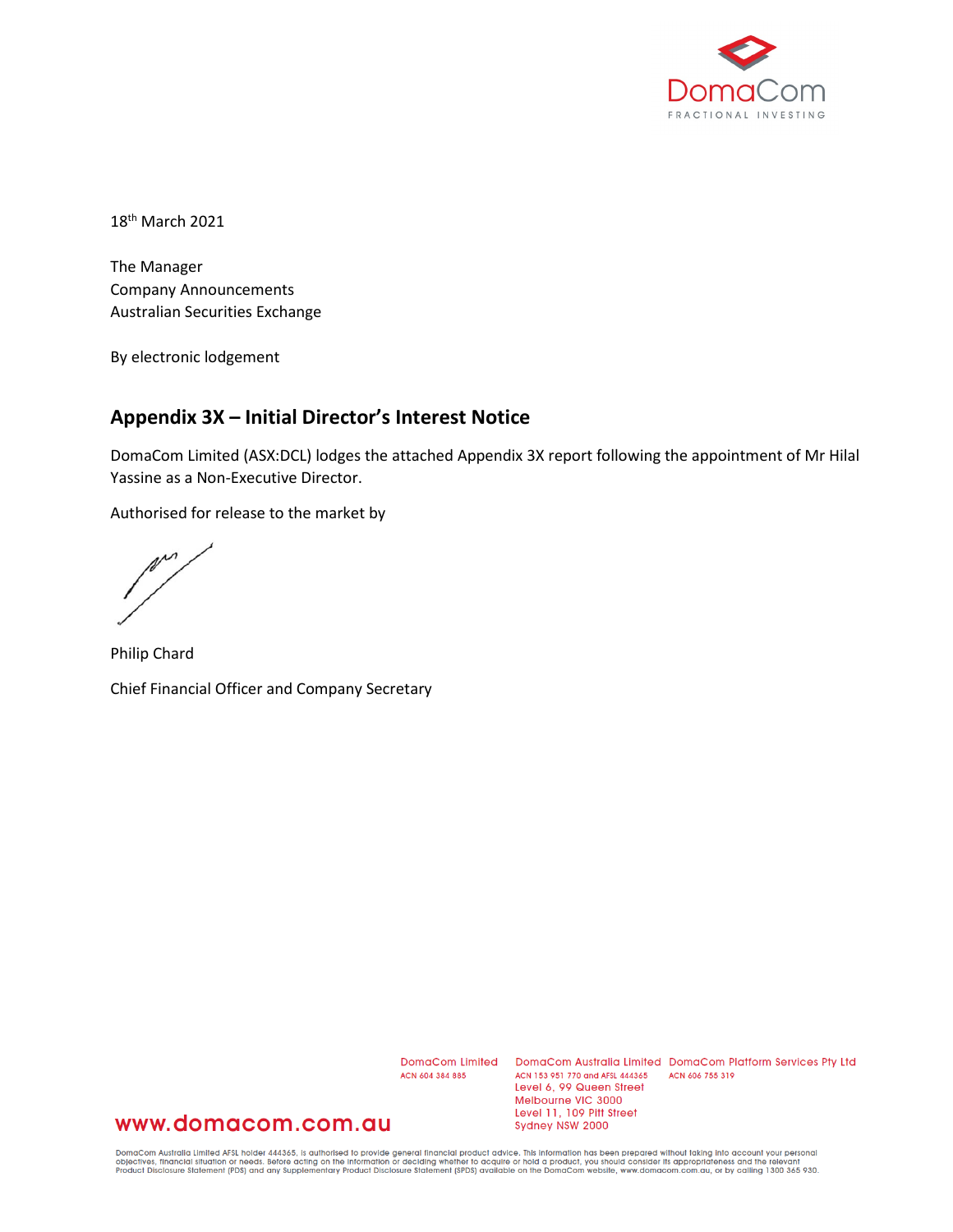*Rule 3.19A.1*

# **Appendix 3X**

# **Initial Director's Interest Notice**

*Information or documents not available now must be given to ASX as soon as available. Information and documents given to ASX become ASX's property and may be made public.*

Introduced 30/9/2001.

| Name of entity DomaCom Limited |
|--------------------------------|
| <b>ABN 69 604 384 885</b>      |

We (the entity) give ASX the following information under listing rule 3.19A.1 and as agent for the director for the purposes of section 205G of the Corporations Act.

| <b>Name of Director</b> | Hilal Yassine              |
|-------------------------|----------------------------|
| Date of appointment     | Wednesday, 17th March 2021 |

#### **Part 1 - Director's relevant interests in securities of which the director is the registered holder**

*In the case of a trust, this includes interests in the trust made available by the responsible entity of the trust*

Note: In the case of a company, interests which come within paragraph (i) of the definition of "notifiable interest of a director" should be disclosed in this part.

#### **Number & class of securities**

Nil

<sup>+</sup> See chapter 19 for defined terms.